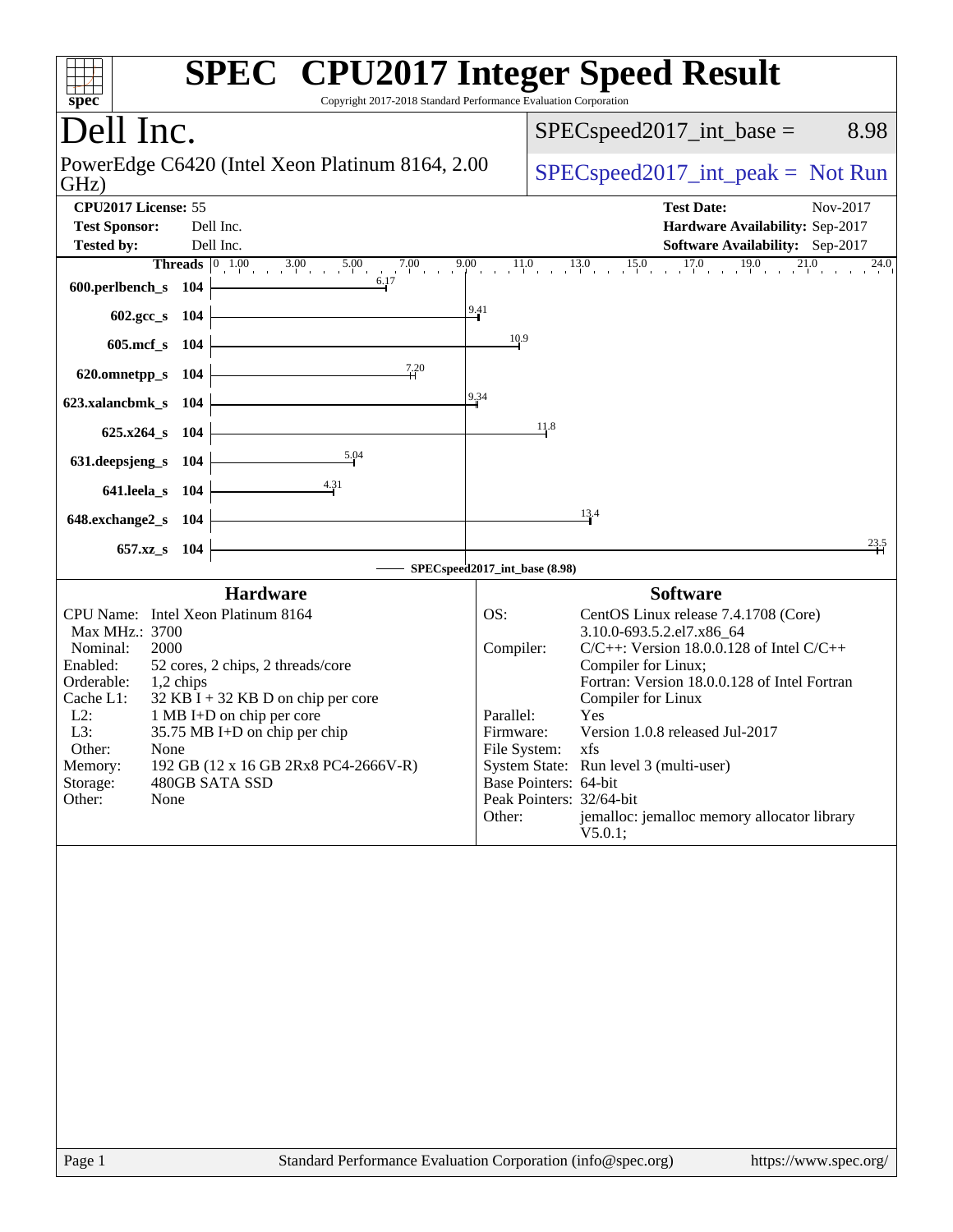

Copyright 2017-2018 Standard Performance Evaluation Corporation

# Dell Inc.

GHz) PowerEdge C6420 (Intel Xeon Platinum 8164, 2.00  $\big|$  [SPECspeed2017\\_int\\_peak =](http://www.spec.org/auto/cpu2017/Docs/result-fields.html#SPECspeed2017intpeak) Not Run

 $SPEC speed2017\_int\_base =$  8.98

**[CPU2017 License:](http://www.spec.org/auto/cpu2017/Docs/result-fields.html#CPU2017License)** 55 **[Test Date:](http://www.spec.org/auto/cpu2017/Docs/result-fields.html#TestDate)** Nov-2017 **[Test Sponsor:](http://www.spec.org/auto/cpu2017/Docs/result-fields.html#TestSponsor)** Dell Inc. **[Hardware Availability:](http://www.spec.org/auto/cpu2017/Docs/result-fields.html#HardwareAvailability)** Sep-2017 **[Tested by:](http://www.spec.org/auto/cpu2017/Docs/result-fields.html#Testedby)** Dell Inc. **[Software Availability:](http://www.spec.org/auto/cpu2017/Docs/result-fields.html#SoftwareAvailability)** Sep-2017

### **[Results Table](http://www.spec.org/auto/cpu2017/Docs/result-fields.html#ResultsTable)**

|                                      | <b>Base</b>    |                |       |                |       |                | <b>Peak</b> |                |                |              |                |              |                |              |
|--------------------------------------|----------------|----------------|-------|----------------|-------|----------------|-------------|----------------|----------------|--------------|----------------|--------------|----------------|--------------|
| <b>Benchmark</b>                     | <b>Threads</b> | <b>Seconds</b> | Ratio | <b>Seconds</b> | Ratio | <b>Seconds</b> | Ratio       | <b>Threads</b> | <b>Seconds</b> | <b>Ratio</b> | <b>Seconds</b> | <b>Ratio</b> | <b>Seconds</b> | <b>Ratio</b> |
| $600.$ perlbench_s                   | 104            | 288            | 6.16  | 287            | 6.19  | 288            | 6.17        |                |                |              |                |              |                |              |
| $602.\text{gcc}\_\text{s}$           | 104            | 424            | 9.39  | 423            | 9.41  | 422            | 9.45        |                |                |              |                |              |                |              |
| $605$ .mcf s                         | 104            | 435            | 10.9  | 435            | 10.9  | 435            | 10.9        |                |                |              |                |              |                |              |
| 620.omnetpp_s                        | 104            | 226            | 7.20  | 226            | 7.21  | 232            | 7.02        |                |                |              |                |              |                |              |
| 623.xalancbmk s                      | 104            | 151            | 9.40  | 152            | 9.34  | 152            | 9.33        |                |                |              |                |              |                |              |
| 625.x264 s                           | 104            | 149            | 11.8  | 149            | 11.8  | 149            | 11.8        |                |                |              |                |              |                |              |
| 631.deepsjeng_s                      | 104            | 284            | 5.04  | 284            | 5.05  | 284            | 5.04        |                |                |              |                |              |                |              |
| 641.leela_s                          | 104            | 397            | 4.30  | 394            | 4.33  | 396            | 4.31        |                |                |              |                |              |                |              |
| 648.exchange2_s                      | 104            | 221            | 13.3  | 220            | 13.4  | 220            | 13.4        |                |                |              |                |              |                |              |
| $657.xz$ s                           | 104            | 263            | 23.5  | 261            | 23.7  | 264            | 23.4        |                |                |              |                |              |                |              |
| $SPECspeed2017\_int\_base =$<br>8.98 |                |                |       |                |       |                |             |                |                |              |                |              |                |              |

**[SPECspeed2017\\_int\\_peak =](http://www.spec.org/auto/cpu2017/Docs/result-fields.html#SPECspeed2017intpeak) Not Run**

Results appear in the [order in which they were run.](http://www.spec.org/auto/cpu2017/Docs/result-fields.html#RunOrder) Bold underlined text [indicates a median measurement.](http://www.spec.org/auto/cpu2017/Docs/result-fields.html#Median)

### **[Operating System Notes](http://www.spec.org/auto/cpu2017/Docs/result-fields.html#OperatingSystemNotes)**

Stack size set to unlimited using "ulimit -s unlimited"

### **[General Notes](http://www.spec.org/auto/cpu2017/Docs/result-fields.html#GeneralNotes)**

Environment variables set by runcpu before the start of the run: KMP\_AFFINITY = "granularity=fine,scatter" LD\_LIBRARY\_PATH = "/root/cpu2017/lib/ia32:/root/cpu2017/lib/intel64:/root/cpu2017/je5.0.1-32:/root/cpu2017/je5.0.1-64" OMP\_STACKSIZE = "192M"

 Binaries compiled on a system with 1x Intel Core i7-4790 CPU + 32GB RAM memory using Redhat Enterprise Linux 7.4 Transparent Huge Pages enabled by default Prior to runcpu invocation Filesystem page cache synced and cleared with: sync; echo 3> /proc/sys/vm/drop\_caches

jemalloc: configured and built at default for 32bit (i686) and  $64$ bit (x86  $64$ ) targets; jemalloc: built with the RedHat Enterprise 7.4, and the system compiler gcc 4.8.5; jemalloc: sources available via jemalloc.net

No: The test sponsor attests, as of date of publication, that CVE-2017-5754 (Meltdown) is mitigated in the system as tested and documented. No: The test sponsor attests, as of date of publication, that CVE-2017-5753 (Spectre variant 1) is mitigated in the system as tested and documented. No: The test sponsor attests, as of date of publication, that CVE-2017-5715 (Spectre variant 2)

**(Continued on next page)**

| Page 2 | Standard Performance Evaluation Corporation (info@spec.org) | https://www.spec.org/ |
|--------|-------------------------------------------------------------|-----------------------|
|--------|-------------------------------------------------------------|-----------------------|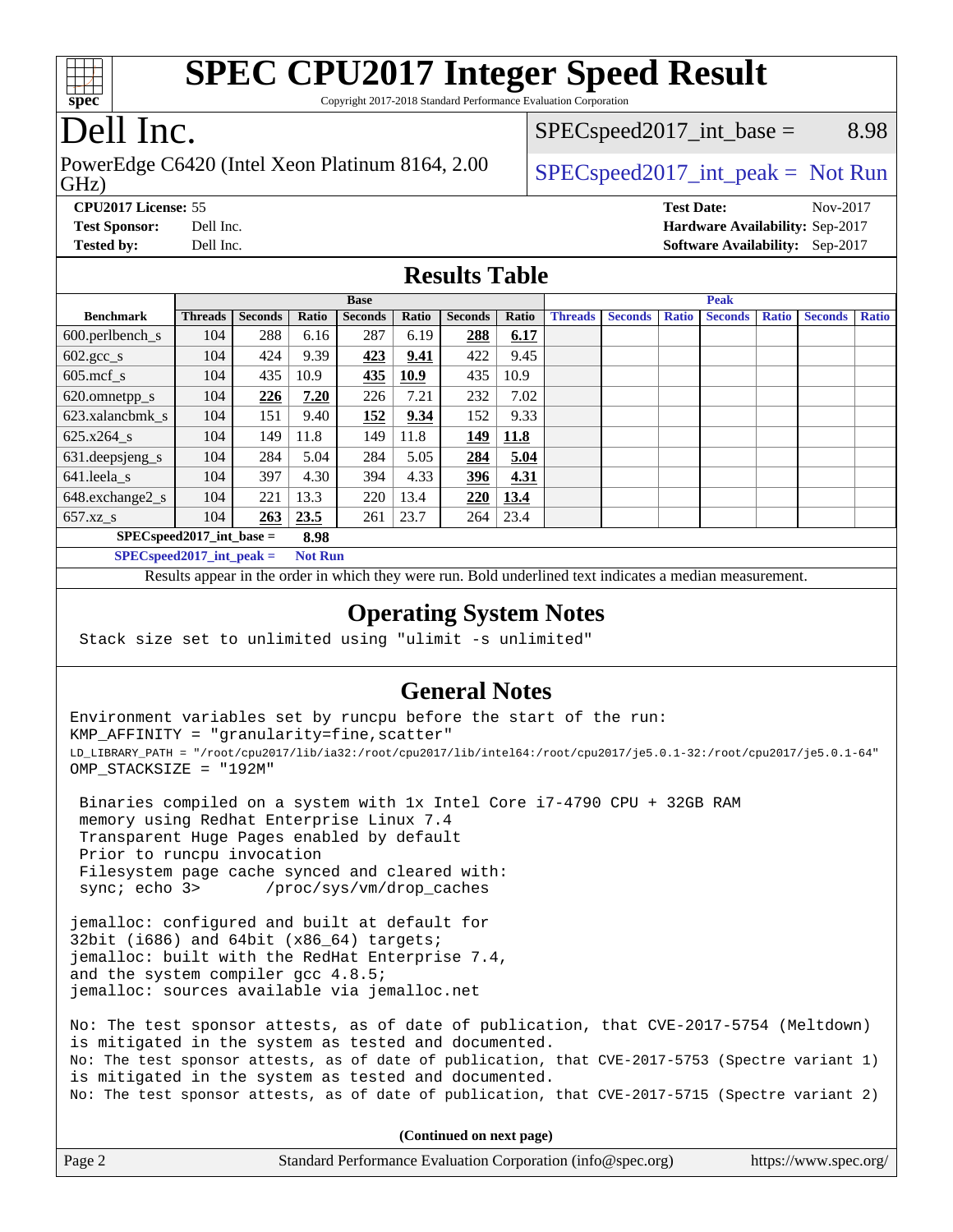

Copyright 2017-2018 Standard Performance Evaluation Corporation

## Dell Inc.

GHz) PowerEdge C6420 (Intel Xeon Platinum 8164, 2.00  $\big|$  [SPECspeed2017\\_int\\_peak =](http://www.spec.org/auto/cpu2017/Docs/result-fields.html#SPECspeed2017intpeak) Not Run

 $SPEC speed2017\_int\_base =$  8.98

**[Tested by:](http://www.spec.org/auto/cpu2017/Docs/result-fields.html#Testedby)** Dell Inc. **[Software Availability:](http://www.spec.org/auto/cpu2017/Docs/result-fields.html#SoftwareAvailability)** Sep-2017

**[CPU2017 License:](http://www.spec.org/auto/cpu2017/Docs/result-fields.html#CPU2017License)** 55 **[Test Date:](http://www.spec.org/auto/cpu2017/Docs/result-fields.html#TestDate)** Nov-2017 **[Test Sponsor:](http://www.spec.org/auto/cpu2017/Docs/result-fields.html#TestSponsor)** Dell Inc. **[Hardware Availability:](http://www.spec.org/auto/cpu2017/Docs/result-fields.html#HardwareAvailability)** Sep-2017

### **[General Notes \(Continued\)](http://www.spec.org/auto/cpu2017/Docs/result-fields.html#GeneralNotes)**

is mitigated in the system as tested and documented.

This benchmark result is intended to provide perspective on past performance using the historical hardware and/or software described on this result page.

The system as described on this result page was formerly generally available. At the time of this publication, it may not be shipping, and/or may not be supported, and/or may fail to meet other tests of General Availability described in the SPEC OSG Policy document, <http://www.spec.org/osg/policy.html>

This measured result may not be representative of the result that would be measured were this benchmark run with hardware and software available as of the publication date.

### **[Platform Notes](http://www.spec.org/auto/cpu2017/Docs/result-fields.html#PlatformNotes)**

| BIOS settings:                                                                      |  |  |  |  |  |  |  |  |
|-------------------------------------------------------------------------------------|--|--|--|--|--|--|--|--|
| Virtualization Technology disabled                                                  |  |  |  |  |  |  |  |  |
| System Profile set to Custom                                                        |  |  |  |  |  |  |  |  |
| CPU Power Management set to Maximum Performance                                     |  |  |  |  |  |  |  |  |
| Memory Frequency set to Maximum Performance                                         |  |  |  |  |  |  |  |  |
| Turbo Boost enabled                                                                 |  |  |  |  |  |  |  |  |
| C States disabled                                                                   |  |  |  |  |  |  |  |  |
| Memory Patrol Scrub disabled                                                        |  |  |  |  |  |  |  |  |
| PCI ASPM L1 Link Power Management disabled                                          |  |  |  |  |  |  |  |  |
| Sysinfo program /root/cpu2017/bin/sysinfo                                           |  |  |  |  |  |  |  |  |
| Rev: r5797 of 2017-06-14 96c45e4568ad54c135fd618bcc091c0f                           |  |  |  |  |  |  |  |  |
| running on localhost.localdomain Tue Nov 21 21:15:44 2017                           |  |  |  |  |  |  |  |  |
|                                                                                     |  |  |  |  |  |  |  |  |
| SUT (System Under Test) info as seen by some common utilities.                      |  |  |  |  |  |  |  |  |
| For more information on this section, see                                           |  |  |  |  |  |  |  |  |
| https://www.spec.org/cpu2017/Docs/config.html#sysinfo                               |  |  |  |  |  |  |  |  |
|                                                                                     |  |  |  |  |  |  |  |  |
| From /proc/cpuinfo                                                                  |  |  |  |  |  |  |  |  |
| model name: $Intel(R)$ Xeon(R) Platinum 8164 CPU @ 2.00GHz                          |  |  |  |  |  |  |  |  |
| 2 "physical id"s (chips)                                                            |  |  |  |  |  |  |  |  |
| 104 "processors"                                                                    |  |  |  |  |  |  |  |  |
| cores, siblings (Caution: counting these is hw and system dependent. The following  |  |  |  |  |  |  |  |  |
| excerpts from /proc/cpuinfo might not be reliable. Use with caution.)               |  |  |  |  |  |  |  |  |
| cpu cores : 26                                                                      |  |  |  |  |  |  |  |  |
| siblings : 52                                                                       |  |  |  |  |  |  |  |  |
| physical 0: cores 0 1 2 3 4 5 6 8 9 10 11 12 13 16 17 18 19 20 21 22 24 25 26 27 28 |  |  |  |  |  |  |  |  |
| 29                                                                                  |  |  |  |  |  |  |  |  |
| physical 1: cores 0 1 2 3 4 5 6 8 9 10 11 12 13 16 17 18 19 20 21 22 24 25 26 27 28 |  |  |  |  |  |  |  |  |
|                                                                                     |  |  |  |  |  |  |  |  |
|                                                                                     |  |  |  |  |  |  |  |  |
| (Continued on next page)                                                            |  |  |  |  |  |  |  |  |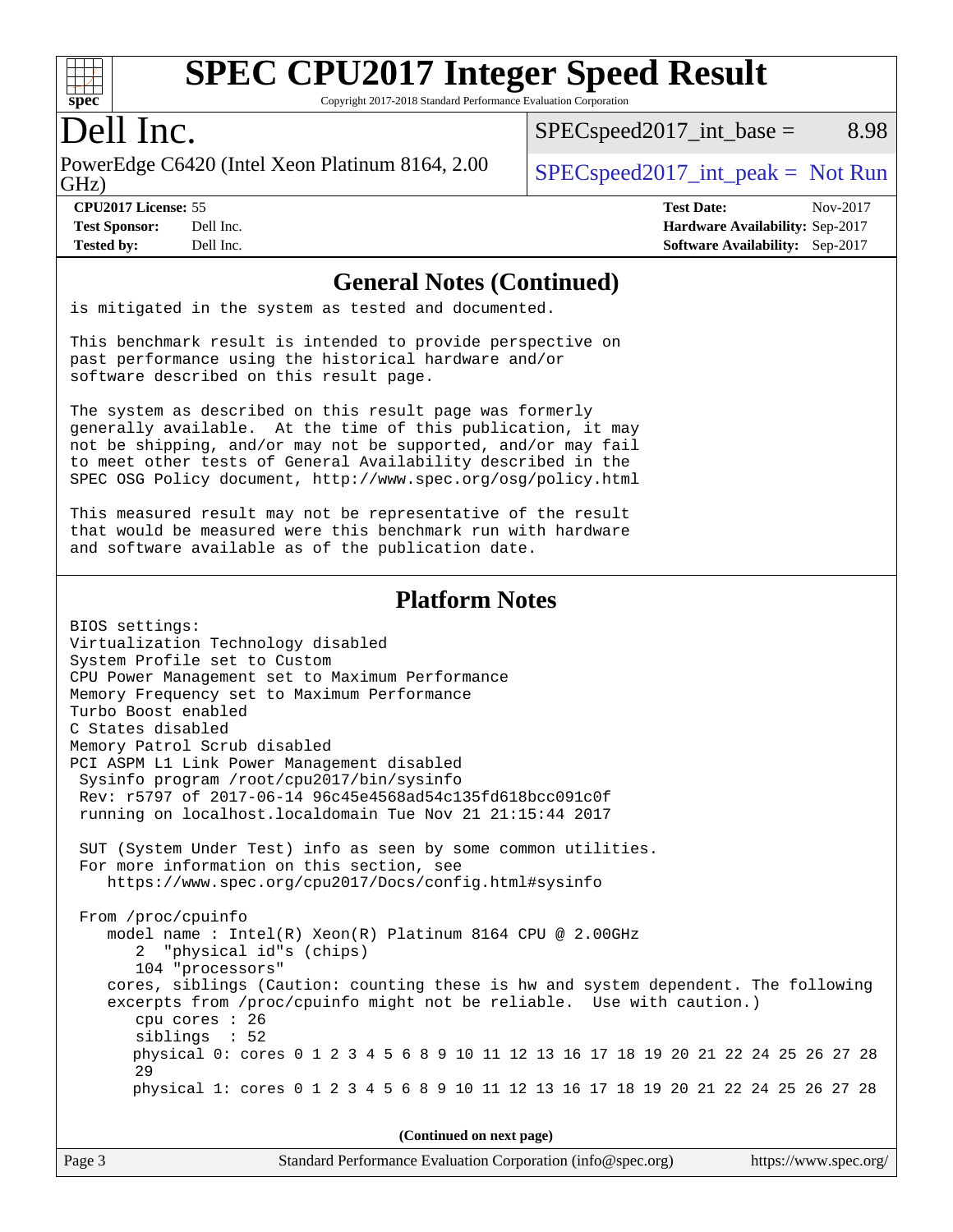

Copyright 2017-2018 Standard Performance Evaluation Corporation

# Dell Inc.

GHz) PowerEdge C6420 (Intel Xeon Platinum 8164, 2.00  $SPECspeed2017\_int\_peak = Not Run$ 

 $SPECspeed2017\_int\_base =$  8.98

**[CPU2017 License:](http://www.spec.org/auto/cpu2017/Docs/result-fields.html#CPU2017License)** 55 **[Test Date:](http://www.spec.org/auto/cpu2017/Docs/result-fields.html#TestDate)** Nov-2017 **[Test Sponsor:](http://www.spec.org/auto/cpu2017/Docs/result-fields.html#TestSponsor)** Dell Inc. **[Hardware Availability:](http://www.spec.org/auto/cpu2017/Docs/result-fields.html#HardwareAvailability)** Sep-2017 **[Tested by:](http://www.spec.org/auto/cpu2017/Docs/result-fields.html#Testedby)** Dell Inc. **[Software Availability:](http://www.spec.org/auto/cpu2017/Docs/result-fields.html#SoftwareAvailability)** Sep-2017

### **[Platform Notes \(Continued\)](http://www.spec.org/auto/cpu2017/Docs/result-fields.html#PlatformNotes)**

29

| Page 4 |                                                                                                                                                                                        | Standard Performance Evaluation Corporation (info@spec.org)                                                                                                                                                                                                                                                                                                                                                                                                                                                                                                                                                                                                                                                                                                                                                                                                                                                                                                                                                                                                                                                                                                                                                                                   | https://www.spec.org/ |
|--------|----------------------------------------------------------------------------------------------------------------------------------------------------------------------------------------|-----------------------------------------------------------------------------------------------------------------------------------------------------------------------------------------------------------------------------------------------------------------------------------------------------------------------------------------------------------------------------------------------------------------------------------------------------------------------------------------------------------------------------------------------------------------------------------------------------------------------------------------------------------------------------------------------------------------------------------------------------------------------------------------------------------------------------------------------------------------------------------------------------------------------------------------------------------------------------------------------------------------------------------------------------------------------------------------------------------------------------------------------------------------------------------------------------------------------------------------------|-----------------------|
|        |                                                                                                                                                                                        | (Continued on next page)                                                                                                                                                                                                                                                                                                                                                                                                                                                                                                                                                                                                                                                                                                                                                                                                                                                                                                                                                                                                                                                                                                                                                                                                                      |                       |
|        | cache size : 36608 KB<br>From numactl --hardware<br>physical chip.<br>$available: 2 nodes (0-1)$                                                                                       | WARNING: a numactl 'node' might or might not correspond to a                                                                                                                                                                                                                                                                                                                                                                                                                                                                                                                                                                                                                                                                                                                                                                                                                                                                                                                                                                                                                                                                                                                                                                                  |                       |
|        | /proc/cpuinfo cache data                                                                                                                                                               |                                                                                                                                                                                                                                                                                                                                                                                                                                                                                                                                                                                                                                                                                                                                                                                                                                                                                                                                                                                                                                                                                                                                                                                                                                               |                       |
|        | NUMA node0 CPU(s):<br>NUMA node1 CPU(s):<br>Flagg:                                                                                                                                     | 0, 2, 4, 6, 8, 10, 12, 14, 16, 18, 20, 22, 24, 26, 28, 30, 32, 34, 36, 38, 40, 42, 44, 46, 48, 50, 52, 54, 56, 58<br>, 60, 62, 64, 66, 68, 70, 72, 74, 76, 78, 80, 82, 84, 86, 88, 90, 92, 94, 96, 98, 100, 102<br>1, 3, 5, 7, 9, 11, 13, 15, 17, 19, 21, 23, 25, 27, 29, 31, 33, 35, 37, 39, 41, 43, 45, 47, 49, 51, 53, 55, 57, 59<br>, 61, 63, 65, 67, 69, 71, 73, 75, 77, 79, 81, 83, 85, 87, 89, 91, 93, 95, 97, 99, 101, 103<br>fpu vme de pse tsc msr pae mce cx8 apic sep mtrr pge mca cmov<br>pat pse36 clflush dts acpi mmx fxsr sse sse2 ss ht tm pbe syscall nx pdpelgb rdtscp<br>lm constant_tsc art arch_perfmon pebs bts rep_good nopl xtopology nonstop_tsc<br>aperfmperf eagerfpu pni pclmulqdq dtes64 monitor ds_cpl vmx smx est tm2 ssse3 fma<br>cx16 xtpr pdcm pcid dca sse4_1 sse4_2 x2apic movbe popcnt tsc_deadline_timer aes<br>xsave avx f16c rdrand lahf_lm abm 3dnowprefetch epb cat_13 cdp_13 intel_pt<br>tpr_shadow vnmi flexpriority ept vpid fsgsbase tsc_adjust bmil hle avx2 smep bmi2<br>erms invpcid rtm cqm mpx rdt_a avx512f avx512dq rdseed adx smap clflushopt clwb<br>avx512cd avx512bw avx512vl xsaveopt xsavec xgetbvl cqm_llc cqm_occup_llc<br>cqm_mbm_total cqm_mbm_local dtherm ida arat pln pts |                       |
|        | Lli cache:<br>$L2$ cache:<br>L3 cache:                                                                                                                                                 | 32K<br>1024K<br>36608K                                                                                                                                                                                                                                                                                                                                                                                                                                                                                                                                                                                                                                                                                                                                                                                                                                                                                                                                                                                                                                                                                                                                                                                                                        |                       |
|        | Stepping:<br>CPU MHz:<br>BogoMIPS:<br>Virtualization:<br>Lld cache:                                                                                                                    | $\overline{4}$<br>2000.000<br>4000.00<br>$VT - x$<br>32K                                                                                                                                                                                                                                                                                                                                                                                                                                                                                                                                                                                                                                                                                                                                                                                                                                                                                                                                                                                                                                                                                                                                                                                      |                       |
|        | Byte Order:<br>CPU(s):<br>On-line CPU(s) list:<br>Thread(s) per core:<br>$Core(s)$ per socket:<br>Socket(s):<br>NUMA $node(s)$ :<br>Vendor ID:<br>CPU family:<br>Model:<br>Model name: | Little Endian<br>104<br>$0 - 103$<br>$\overline{a}$<br>26<br>$\overline{a}$<br>$\overline{2}$<br>GenuineIntel<br>6<br>85<br>Intel(R) Xeon(R) Platinum 8164 CPU @ 2.00GHz                                                                                                                                                                                                                                                                                                                                                                                                                                                                                                                                                                                                                                                                                                                                                                                                                                                                                                                                                                                                                                                                      |                       |
|        | From 1scpu:<br>Architecture:<br>$CPU$ op-mode(s):                                                                                                                                      | x86_64<br>$32$ -bit, $64$ -bit                                                                                                                                                                                                                                                                                                                                                                                                                                                                                                                                                                                                                                                                                                                                                                                                                                                                                                                                                                                                                                                                                                                                                                                                                |                       |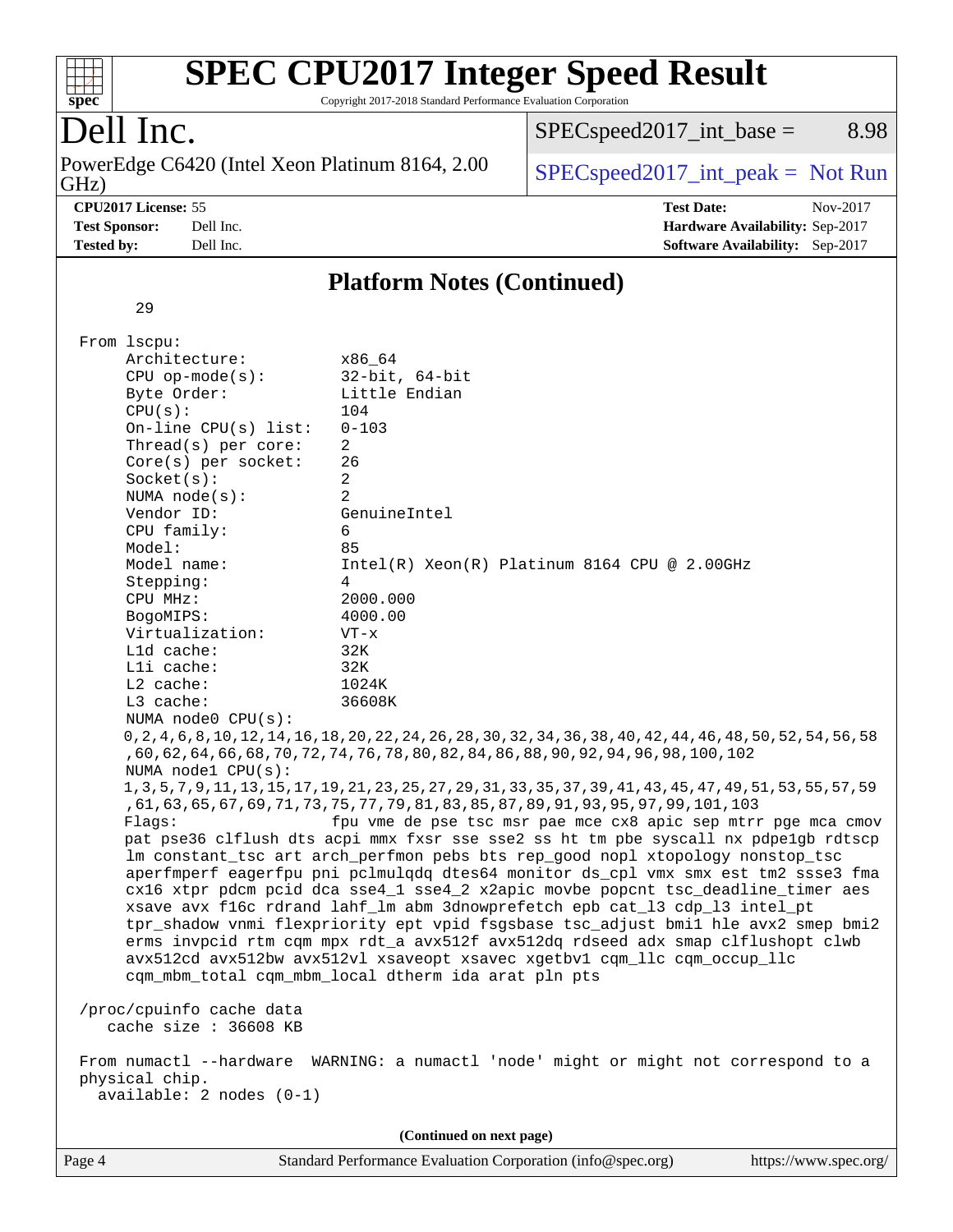

Copyright 2017-2018 Standard Performance Evaluation Corporation

### Dell Inc.

GHz) PowerEdge C6420 (Intel Xeon Platinum 8164, 2.00  $\big|$  [SPECspeed2017\\_int\\_peak =](http://www.spec.org/auto/cpu2017/Docs/result-fields.html#SPECspeed2017intpeak) Not Run

 $SPEC speed2017\_int\_base =$  8.98

**[Tested by:](http://www.spec.org/auto/cpu2017/Docs/result-fields.html#Testedby)** Dell Inc. **[Software Availability:](http://www.spec.org/auto/cpu2017/Docs/result-fields.html#SoftwareAvailability)** Sep-2017

**[CPU2017 License:](http://www.spec.org/auto/cpu2017/Docs/result-fields.html#CPU2017License)** 55 **[Test Date:](http://www.spec.org/auto/cpu2017/Docs/result-fields.html#TestDate)** Nov-2017 **[Test Sponsor:](http://www.spec.org/auto/cpu2017/Docs/result-fields.html#TestSponsor)** Dell Inc. **[Hardware Availability:](http://www.spec.org/auto/cpu2017/Docs/result-fields.html#HardwareAvailability)** Sep-2017

### **[Platform Notes \(Continued\)](http://www.spec.org/auto/cpu2017/Docs/result-fields.html#PlatformNotes)**

 node 0 cpus: 0 2 4 6 8 10 12 14 16 18 20 22 24 26 28 30 32 34 36 38 40 42 44 46 48 50 52 54 56 58 60 62 64 66 68 70 72 74 76 78 80 82 84 86 88 90 92 94 96 98 100 102 node 0 size: 96965 MB node 0 free: 93964 MB node 1 cpus: 1 3 5 7 9 11 13 15 17 19 21 23 25 27 29 31 33 35 37 39 41 43 45 47 49 51 53 55 57 59 61 63 65 67 69 71 73 75 77 79 81 83 85 87 89 91 93 95 97 99 101 103 node 1 size: 98304 MB node 1 free: 95593 MB node distances: node 0 1 0: 10 21 1: 21 10 From /proc/meminfo MemTotal: 196690028 kB HugePages\_Total: 128 Hugepagesize: 2048 kB From /etc/\*release\* /etc/\*version\* centos-release: CentOS Linux release 7.4.1708 (Core) centos-release-upstream: Derived from Red Hat Enterprise Linux 7.4 (Source) os-release: NAME="CentOS Linux" VERSION="7 (Core)" ID="centos" ID\_LIKE="rhel fedora" VERSION\_ID="7" PRETTY\_NAME="CentOS Linux 7 (Core)" ANSI\_COLOR="0;31" CPE\_NAME="cpe:/o:centos:centos:7" redhat-release: CentOS Linux release 7.4.1708 (Core) system-release: CentOS Linux release 7.4.1708 (Core) system-release-cpe: cpe:/o:centos:centos:7 uname -a: Linux localhost.localdomain 3.10.0-693.5.2.el7.x86\_64 #1 SMP Fri Oct 20 20:32:50 UTC 2017 x86\_64 x86\_64 x86\_64 GNU/Linux run-level 3 Nov 21 21:12 SPEC is set to: /root/cpu2017 Filesystem Type Size Used Avail Use% Mounted on /dev/sda2 xfs 433G 18G 416G 5% / Additional information from dmidecode follows. WARNING: Use caution when you interpret this section. The 'dmidecode' program reads system data which is "intended to allow hardware to be accurately determined", but the intent may not be met, as there are **(Continued on next page)**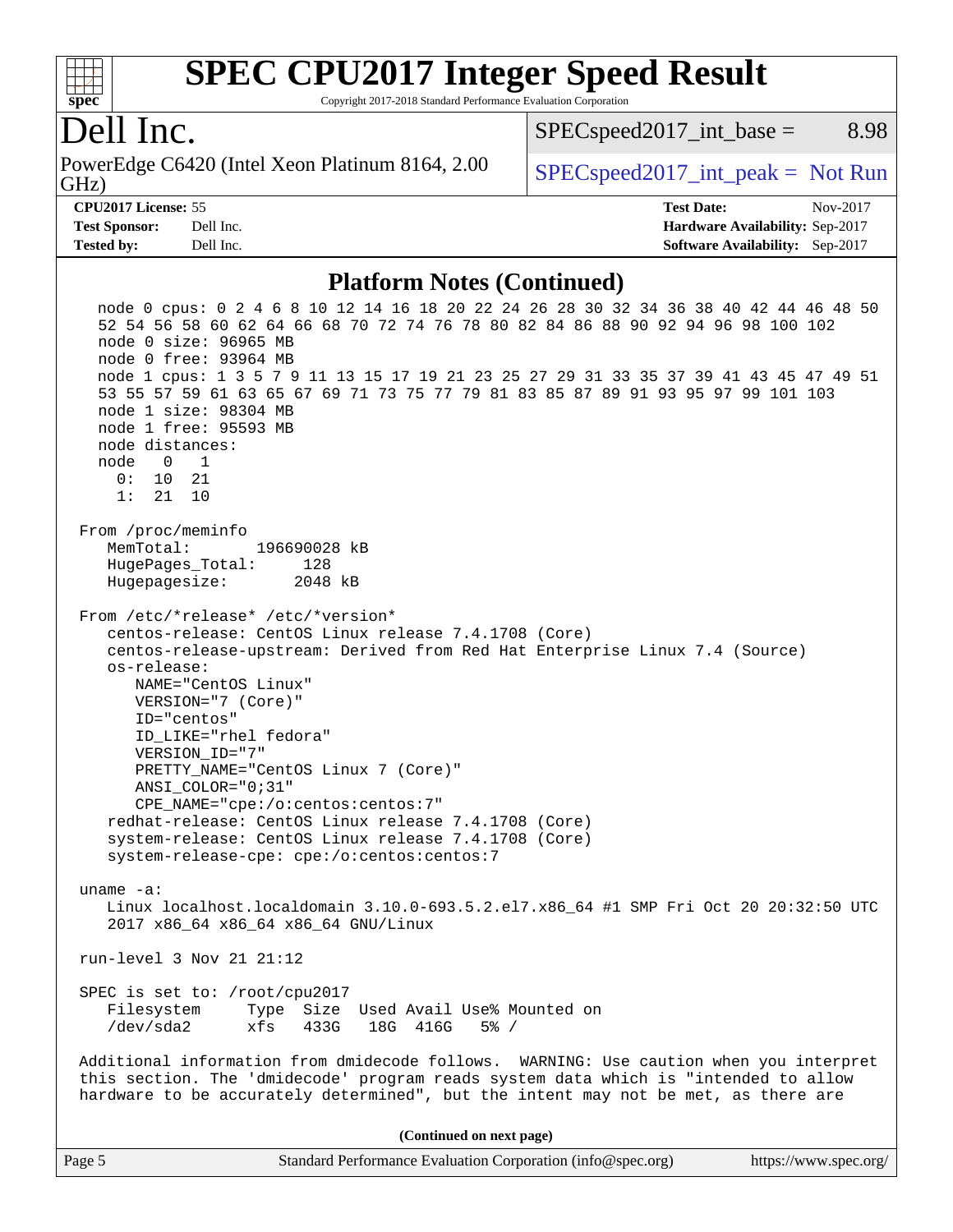

Copyright 2017-2018 Standard Performance Evaluation Corporation

## Dell Inc.

GHz) PowerEdge C6420 (Intel Xeon Platinum 8164, 2.00  $\big|$  [SPECspeed2017\\_int\\_peak =](http://www.spec.org/auto/cpu2017/Docs/result-fields.html#SPECspeed2017intpeak) Not Run

 $SPEC speed2017\_int\_base =$  8.98

**[Tested by:](http://www.spec.org/auto/cpu2017/Docs/result-fields.html#Testedby)** Dell Inc. **[Software Availability:](http://www.spec.org/auto/cpu2017/Docs/result-fields.html#SoftwareAvailability)** Sep-2017

**[CPU2017 License:](http://www.spec.org/auto/cpu2017/Docs/result-fields.html#CPU2017License)** 55 **[Test Date:](http://www.spec.org/auto/cpu2017/Docs/result-fields.html#TestDate)** Nov-2017 **[Test Sponsor:](http://www.spec.org/auto/cpu2017/Docs/result-fields.html#TestSponsor)** Dell Inc. **[Hardware Availability:](http://www.spec.org/auto/cpu2017/Docs/result-fields.html#HardwareAvailability)** Sep-2017

### **[Platform Notes \(Continued\)](http://www.spec.org/auto/cpu2017/Docs/result-fields.html#PlatformNotes)**

 frequent changes to hardware, firmware, and the "DMTF SMBIOS" standard. BIOS Dell Inc. 1.0.8 07/12/2017 Memory: 12x 002C00B3002C 18ASF2G72PDZ-2G6D1 16 GB 2 rank 2666 4x Not Specified Not Specified

(End of data from sysinfo program)

### **[Compiler Version Notes](http://www.spec.org/auto/cpu2017/Docs/result-fields.html#CompilerVersionNotes)**

============================================================================== CC 600.perlbench\_s(base) 602.gcc\_s(base) 605.mcf\_s(base) 625.x264\_s(base) 657.xz\_s(base) ----------------------------------------------------------------------------- icc (ICC) 18.0.0 20170811 Copyright (C) 1985-2017 Intel Corporation. All rights reserved. ------------------------------------------------------------------------------ ============================================================================== CXXC 620.omnetpp\_s(base) 623.xalancbmk\_s(base) 631.deepsjeng\_s(base) 641.leela\_s(base) ----------------------------------------------------------------------------- icpc (ICC) 18.0.0 20170811 Copyright (C) 1985-2017 Intel Corporation. All rights reserved. ------------------------------------------------------------------------------ ============================================================================== FC 648.exchange2 s(base) ----------------------------------------------------------------------------- ifort (IFORT) 18.0.0 20170811 Copyright (C) 1985-2017 Intel Corporation. All rights reserved.

------------------------------------------------------------------------------

### **[Base Compiler Invocation](http://www.spec.org/auto/cpu2017/Docs/result-fields.html#BaseCompilerInvocation)**

[C benchmarks](http://www.spec.org/auto/cpu2017/Docs/result-fields.html#Cbenchmarks):

[icc](http://www.spec.org/cpu2017/results/res2018q1/cpu2017-20180122-02812.flags.html#user_CCbase_intel_icc_18.0_66fc1ee009f7361af1fbd72ca7dcefbb700085f36577c54f309893dd4ec40d12360134090235512931783d35fd58c0460139e722d5067c5574d8eaf2b3e37e92)

[C++ benchmarks:](http://www.spec.org/auto/cpu2017/Docs/result-fields.html#CXXbenchmarks) [icpc](http://www.spec.org/cpu2017/results/res2018q1/cpu2017-20180122-02812.flags.html#user_CXXbase_intel_icpc_18.0_c510b6838c7f56d33e37e94d029a35b4a7bccf4766a728ee175e80a419847e808290a9b78be685c44ab727ea267ec2f070ec5dc83b407c0218cded6866a35d07)

[Fortran benchmarks](http://www.spec.org/auto/cpu2017/Docs/result-fields.html#Fortranbenchmarks): [ifort](http://www.spec.org/cpu2017/results/res2018q1/cpu2017-20180122-02812.flags.html#user_FCbase_intel_ifort_18.0_8111460550e3ca792625aed983ce982f94888b8b503583aa7ba2b8303487b4d8a21a13e7191a45c5fd58ff318f48f9492884d4413fa793fd88dd292cad7027ca)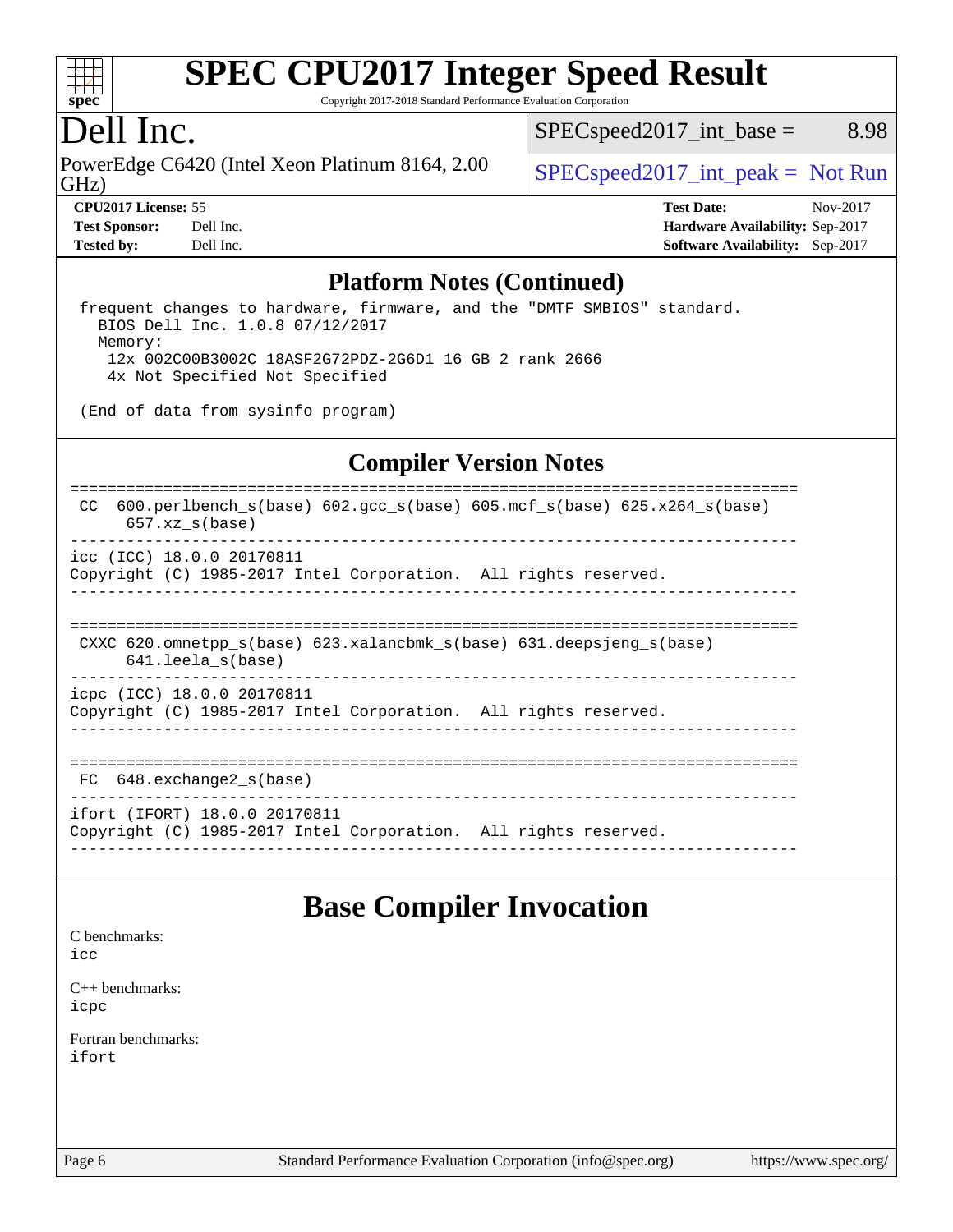

Copyright 2017-2018 Standard Performance Evaluation Corporation

# Dell Inc.

GHz) PowerEdge C6420 (Intel Xeon Platinum 8164, 2.00  $\big|$  [SPECspeed2017\\_int\\_peak =](http://www.spec.org/auto/cpu2017/Docs/result-fields.html#SPECspeed2017intpeak) Not Run

 $SPEC speed2017\_int\_base =$  8.98

**[CPU2017 License:](http://www.spec.org/auto/cpu2017/Docs/result-fields.html#CPU2017License)** 55 **[Test Date:](http://www.spec.org/auto/cpu2017/Docs/result-fields.html#TestDate)** Nov-2017 **[Test Sponsor:](http://www.spec.org/auto/cpu2017/Docs/result-fields.html#TestSponsor)** Dell Inc. **[Hardware Availability:](http://www.spec.org/auto/cpu2017/Docs/result-fields.html#HardwareAvailability)** Sep-2017 **[Tested by:](http://www.spec.org/auto/cpu2017/Docs/result-fields.html#Testedby)** Dell Inc. **[Software Availability:](http://www.spec.org/auto/cpu2017/Docs/result-fields.html#SoftwareAvailability)** Sep-2017

# **[Base Portability Flags](http://www.spec.org/auto/cpu2017/Docs/result-fields.html#BasePortabilityFlags)**

 600.perlbench\_s: [-DSPEC\\_LP64](http://www.spec.org/cpu2017/results/res2018q1/cpu2017-20180122-02812.flags.html#b600.perlbench_s_basePORTABILITY_DSPEC_LP64) [-DSPEC\\_LINUX\\_X64](http://www.spec.org/cpu2017/results/res2018q1/cpu2017-20180122-02812.flags.html#b600.perlbench_s_baseCPORTABILITY_DSPEC_LINUX_X64) 602.gcc\_s: [-DSPEC\\_LP64](http://www.spec.org/cpu2017/results/res2018q1/cpu2017-20180122-02812.flags.html#suite_basePORTABILITY602_gcc_s_DSPEC_LP64) 605.mcf\_s: [-DSPEC\\_LP64](http://www.spec.org/cpu2017/results/res2018q1/cpu2017-20180122-02812.flags.html#suite_basePORTABILITY605_mcf_s_DSPEC_LP64) 620.omnetpp\_s: [-DSPEC\\_LP64](http://www.spec.org/cpu2017/results/res2018q1/cpu2017-20180122-02812.flags.html#suite_basePORTABILITY620_omnetpp_s_DSPEC_LP64) 623.xalancbmk\_s: [-DSPEC\\_LP64](http://www.spec.org/cpu2017/results/res2018q1/cpu2017-20180122-02812.flags.html#suite_basePORTABILITY623_xalancbmk_s_DSPEC_LP64) [-DSPEC\\_LINUX](http://www.spec.org/cpu2017/results/res2018q1/cpu2017-20180122-02812.flags.html#b623.xalancbmk_s_baseCXXPORTABILITY_DSPEC_LINUX) 625.x264\_s: [-DSPEC\\_LP64](http://www.spec.org/cpu2017/results/res2018q1/cpu2017-20180122-02812.flags.html#suite_basePORTABILITY625_x264_s_DSPEC_LP64) 631.deepsjeng\_s: [-DSPEC\\_LP64](http://www.spec.org/cpu2017/results/res2018q1/cpu2017-20180122-02812.flags.html#suite_basePORTABILITY631_deepsjeng_s_DSPEC_LP64) 641.leela\_s: [-DSPEC\\_LP64](http://www.spec.org/cpu2017/results/res2018q1/cpu2017-20180122-02812.flags.html#suite_basePORTABILITY641_leela_s_DSPEC_LP64) 648.exchange2\_s: [-DSPEC\\_LP64](http://www.spec.org/cpu2017/results/res2018q1/cpu2017-20180122-02812.flags.html#suite_basePORTABILITY648_exchange2_s_DSPEC_LP64) 657.xz\_s: [-DSPEC\\_LP64](http://www.spec.org/cpu2017/results/res2018q1/cpu2017-20180122-02812.flags.html#suite_basePORTABILITY657_xz_s_DSPEC_LP64)

# **[Base Optimization Flags](http://www.spec.org/auto/cpu2017/Docs/result-fields.html#BaseOptimizationFlags)**

#### [C benchmarks](http://www.spec.org/auto/cpu2017/Docs/result-fields.html#Cbenchmarks):

[-Wl,-z,muldefs](http://www.spec.org/cpu2017/results/res2018q1/cpu2017-20180122-02812.flags.html#user_CCbase_link_force_multiple1_b4cbdb97b34bdee9ceefcfe54f4c8ea74255f0b02a4b23e853cdb0e18eb4525ac79b5a88067c842dd0ee6996c24547a27a4b99331201badda8798ef8a743f577) [-xCORE-AVX512](http://www.spec.org/cpu2017/results/res2018q1/cpu2017-20180122-02812.flags.html#user_CCbase_f-xCORE-AVX512) [-ipo](http://www.spec.org/cpu2017/results/res2018q1/cpu2017-20180122-02812.flags.html#user_CCbase_f-ipo) [-O3](http://www.spec.org/cpu2017/results/res2018q1/cpu2017-20180122-02812.flags.html#user_CCbase_f-O3) [-no-prec-div](http://www.spec.org/cpu2017/results/res2018q1/cpu2017-20180122-02812.flags.html#user_CCbase_f-no-prec-div) [-qopt-mem-layout-trans=3](http://www.spec.org/cpu2017/results/res2018q1/cpu2017-20180122-02812.flags.html#user_CCbase_f-qopt-mem-layout-trans_de80db37974c74b1f0e20d883f0b675c88c3b01e9d123adea9b28688d64333345fb62bc4a798493513fdb68f60282f9a726aa07f478b2f7113531aecce732043) [-qopenmp](http://www.spec.org/cpu2017/results/res2018q1/cpu2017-20180122-02812.flags.html#user_CCbase_qopenmp_16be0c44f24f464004c6784a7acb94aca937f053568ce72f94b139a11c7c168634a55f6653758ddd83bcf7b8463e8028bb0b48b77bcddc6b78d5d95bb1df2967) [-DSPEC\\_OPENMP](http://www.spec.org/cpu2017/results/res2018q1/cpu2017-20180122-02812.flags.html#suite_CCbase_DSPEC_OPENMP) [-L/usr/local/je5.0.1-64/lib](http://www.spec.org/cpu2017/results/res2018q1/cpu2017-20180122-02812.flags.html#user_CCbase_jemalloc_link_path64_4b10a636b7bce113509b17f3bd0d6226c5fb2346b9178c2d0232c14f04ab830f976640479e5c33dc2bcbbdad86ecfb6634cbbd4418746f06f368b512fced5394) [-ljemalloc](http://www.spec.org/cpu2017/results/res2018q1/cpu2017-20180122-02812.flags.html#user_CCbase_jemalloc_link_lib_d1249b907c500fa1c0672f44f562e3d0f79738ae9e3c4a9c376d49f265a04b9c99b167ecedbf6711b3085be911c67ff61f150a17b3472be731631ba4d0471706)

#### [C++ benchmarks:](http://www.spec.org/auto/cpu2017/Docs/result-fields.html#CXXbenchmarks)

[-Wl,-z,muldefs](http://www.spec.org/cpu2017/results/res2018q1/cpu2017-20180122-02812.flags.html#user_CXXbase_link_force_multiple1_b4cbdb97b34bdee9ceefcfe54f4c8ea74255f0b02a4b23e853cdb0e18eb4525ac79b5a88067c842dd0ee6996c24547a27a4b99331201badda8798ef8a743f577) [-xCORE-AVX512](http://www.spec.org/cpu2017/results/res2018q1/cpu2017-20180122-02812.flags.html#user_CXXbase_f-xCORE-AVX512) [-ipo](http://www.spec.org/cpu2017/results/res2018q1/cpu2017-20180122-02812.flags.html#user_CXXbase_f-ipo) [-O3](http://www.spec.org/cpu2017/results/res2018q1/cpu2017-20180122-02812.flags.html#user_CXXbase_f-O3) [-no-prec-div](http://www.spec.org/cpu2017/results/res2018q1/cpu2017-20180122-02812.flags.html#user_CXXbase_f-no-prec-div) [-qopt-mem-layout-trans=3](http://www.spec.org/cpu2017/results/res2018q1/cpu2017-20180122-02812.flags.html#user_CXXbase_f-qopt-mem-layout-trans_de80db37974c74b1f0e20d883f0b675c88c3b01e9d123adea9b28688d64333345fb62bc4a798493513fdb68f60282f9a726aa07f478b2f7113531aecce732043) [-L/usr/local/je5.0.1-64/lib](http://www.spec.org/cpu2017/results/res2018q1/cpu2017-20180122-02812.flags.html#user_CXXbase_jemalloc_link_path64_4b10a636b7bce113509b17f3bd0d6226c5fb2346b9178c2d0232c14f04ab830f976640479e5c33dc2bcbbdad86ecfb6634cbbd4418746f06f368b512fced5394) [-ljemalloc](http://www.spec.org/cpu2017/results/res2018q1/cpu2017-20180122-02812.flags.html#user_CXXbase_jemalloc_link_lib_d1249b907c500fa1c0672f44f562e3d0f79738ae9e3c4a9c376d49f265a04b9c99b167ecedbf6711b3085be911c67ff61f150a17b3472be731631ba4d0471706)

#### [Fortran benchmarks](http://www.spec.org/auto/cpu2017/Docs/result-fields.html#Fortranbenchmarks):

[-Wl,-z,muldefs](http://www.spec.org/cpu2017/results/res2018q1/cpu2017-20180122-02812.flags.html#user_FCbase_link_force_multiple1_b4cbdb97b34bdee9ceefcfe54f4c8ea74255f0b02a4b23e853cdb0e18eb4525ac79b5a88067c842dd0ee6996c24547a27a4b99331201badda8798ef8a743f577) [-xCORE-AVX512](http://www.spec.org/cpu2017/results/res2018q1/cpu2017-20180122-02812.flags.html#user_FCbase_f-xCORE-AVX512) [-ipo](http://www.spec.org/cpu2017/results/res2018q1/cpu2017-20180122-02812.flags.html#user_FCbase_f-ipo) [-O3](http://www.spec.org/cpu2017/results/res2018q1/cpu2017-20180122-02812.flags.html#user_FCbase_f-O3) [-no-prec-div](http://www.spec.org/cpu2017/results/res2018q1/cpu2017-20180122-02812.flags.html#user_FCbase_f-no-prec-div) [-qopt-mem-layout-trans=3](http://www.spec.org/cpu2017/results/res2018q1/cpu2017-20180122-02812.flags.html#user_FCbase_f-qopt-mem-layout-trans_de80db37974c74b1f0e20d883f0b675c88c3b01e9d123adea9b28688d64333345fb62bc4a798493513fdb68f60282f9a726aa07f478b2f7113531aecce732043) [-nostandard-realloc-lhs](http://www.spec.org/cpu2017/results/res2018q1/cpu2017-20180122-02812.flags.html#user_FCbase_f_2003_std_realloc_82b4557e90729c0f113870c07e44d33d6f5a304b4f63d4c15d2d0f1fab99f5daaed73bdb9275d9ae411527f28b936061aa8b9c8f2d63842963b95c9dd6426b8a) [-align array32byte](http://www.spec.org/cpu2017/results/res2018q1/cpu2017-20180122-02812.flags.html#user_FCbase_align_array32byte_b982fe038af199962ba9a80c053b8342c548c85b40b8e86eb3cc33dee0d7986a4af373ac2d51c3f7cf710a18d62fdce2948f201cd044323541f22fc0fffc51b6) [-L/usr/local/je5.0.1-64/lib](http://www.spec.org/cpu2017/results/res2018q1/cpu2017-20180122-02812.flags.html#user_FCbase_jemalloc_link_path64_4b10a636b7bce113509b17f3bd0d6226c5fb2346b9178c2d0232c14f04ab830f976640479e5c33dc2bcbbdad86ecfb6634cbbd4418746f06f368b512fced5394) [-ljemalloc](http://www.spec.org/cpu2017/results/res2018q1/cpu2017-20180122-02812.flags.html#user_FCbase_jemalloc_link_lib_d1249b907c500fa1c0672f44f562e3d0f79738ae9e3c4a9c376d49f265a04b9c99b167ecedbf6711b3085be911c67ff61f150a17b3472be731631ba4d0471706)

## **[Base Other Flags](http://www.spec.org/auto/cpu2017/Docs/result-fields.html#BaseOtherFlags)**

 $-m64 - std= c11$  $-m64 - std= c11$ [C++ benchmarks:](http://www.spec.org/auto/cpu2017/Docs/result-fields.html#CXXbenchmarks)

[C benchmarks](http://www.spec.org/auto/cpu2017/Docs/result-fields.html#Cbenchmarks):

[-m64](http://www.spec.org/cpu2017/results/res2018q1/cpu2017-20180122-02812.flags.html#user_CXXbase_intel_intel64_18.0_af43caccfc8ded86e7699f2159af6efc7655f51387b94da716254467f3c01020a5059329e2569e4053f409e7c9202a7efc638f7a6d1ffb3f52dea4a3e31d82ab)

[Fortran benchmarks](http://www.spec.org/auto/cpu2017/Docs/result-fields.html#Fortranbenchmarks): [-m64](http://www.spec.org/cpu2017/results/res2018q1/cpu2017-20180122-02812.flags.html#user_FCbase_intel_intel64_18.0_af43caccfc8ded86e7699f2159af6efc7655f51387b94da716254467f3c01020a5059329e2569e4053f409e7c9202a7efc638f7a6d1ffb3f52dea4a3e31d82ab)